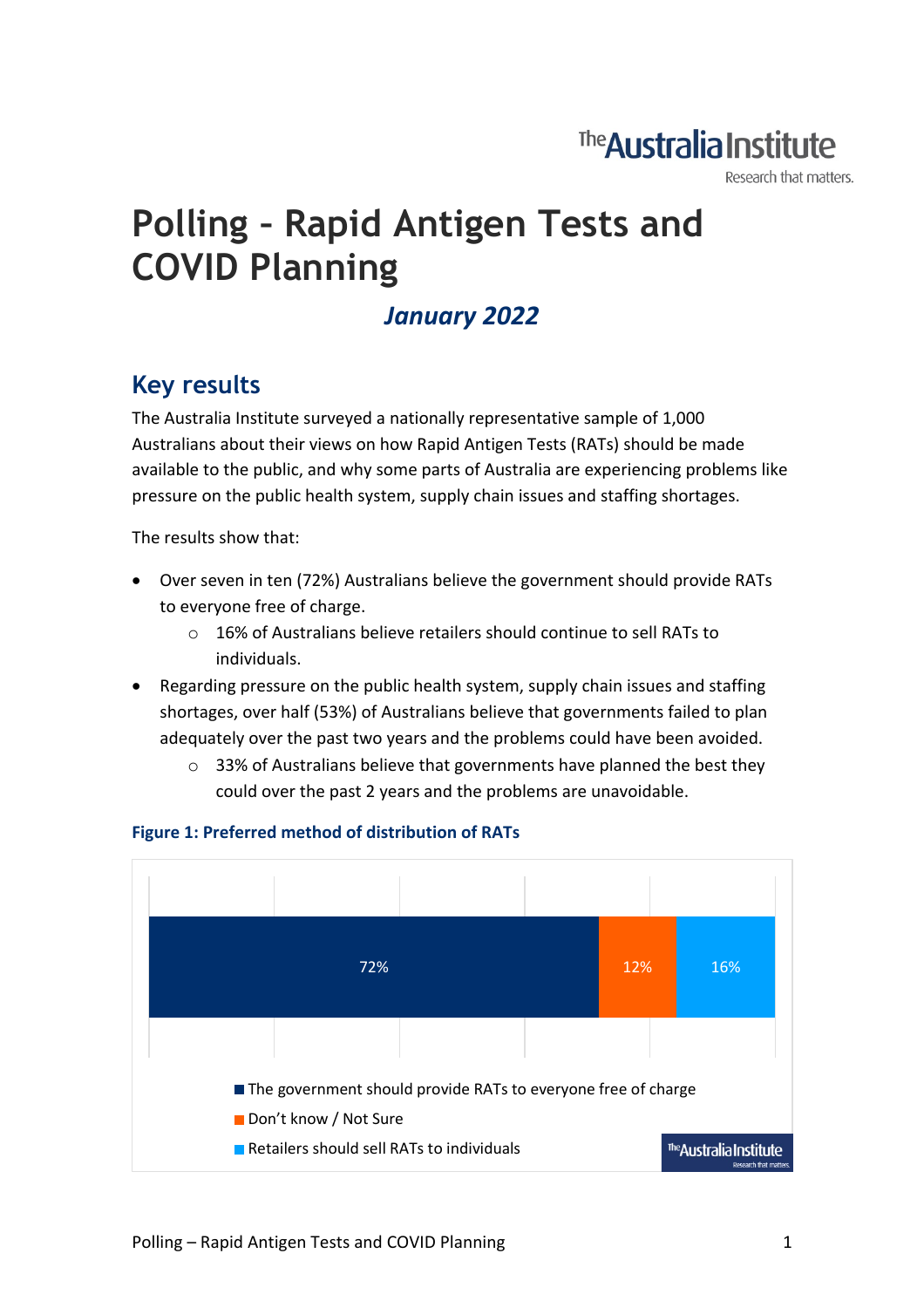Respondents were asked about their views on how RATs should be made available to the public.

Regardless of voting intention, a clear majority of Australians believe that RATs should be distributed for free by the government, rather than sold via retailers as is currently the case.

- Almost four in five ALP and Greens voters believe that RATs should be distributed for free by the government (79% and 78% respectively).
	- o Just over one in ten ALP and Greens voters believe RATs should continue to be supplied by retailers (11% and 12% respectively).
- Two-thirds (66%) of Coalition voters believe RATs should be distributed for free by the government.
	- o Just over one-fifth (22%) of Coalition voters believe RATs should continue to be supplied by retailers.
- 65% of Independent/Other and 62% of One Nation voters believe that RATs should be supplied free of charge by the government.
	- o 12% of Independent/Other voters and 23% of One Nation voters believe RATs should continue to be supplied by retailers.



#### **Figure 2: Preferred method of distribution of RATs, by voting intention**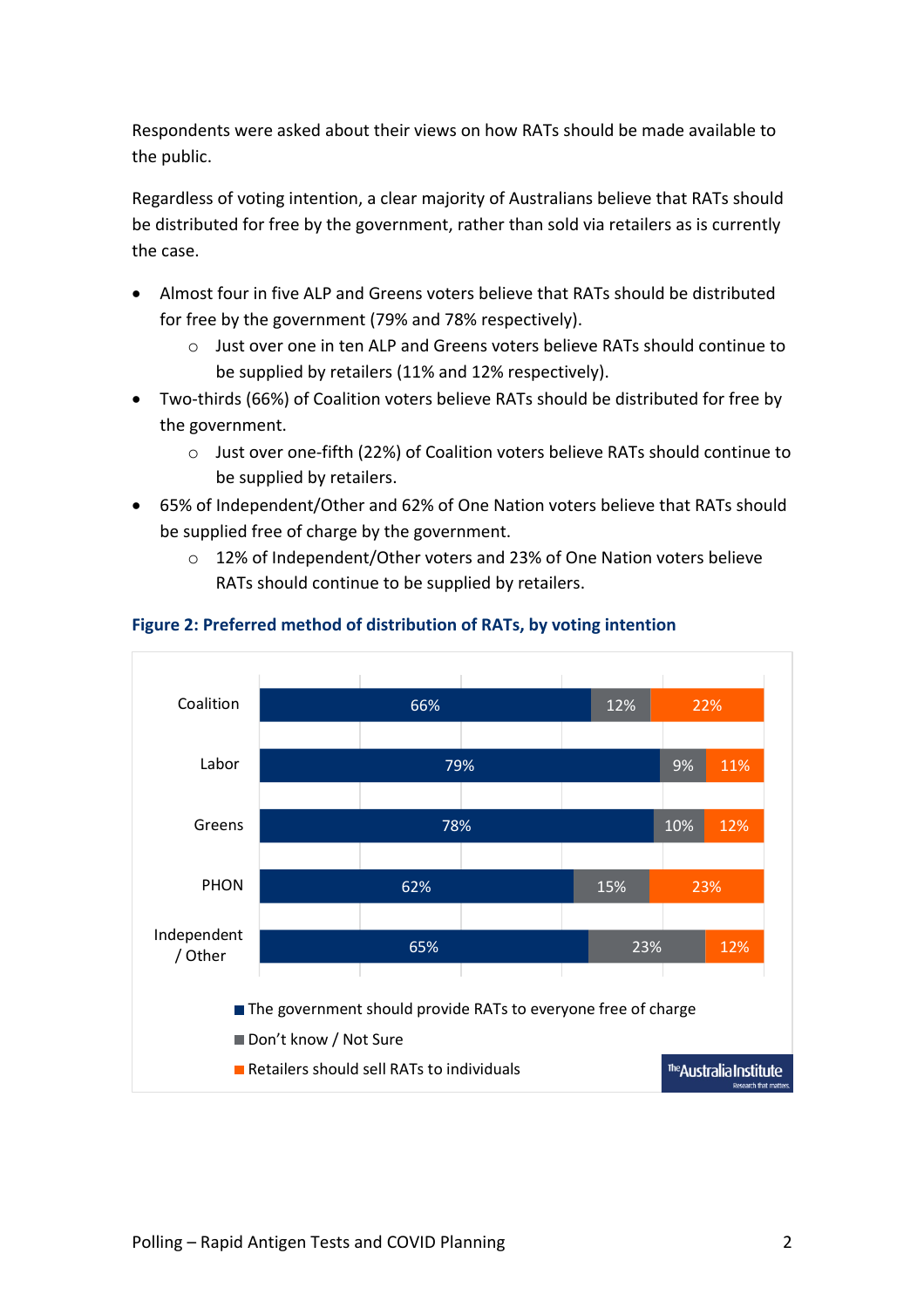Respondents were asked about their views on the cause of problems like pressure on the public health system, supply chain issues and staffing shortages.

The majority (53%) of Australians believe the failure of government to plan adequately over the past two years is the reason parts of Australia are experiencing these problems.

A third (33%) of Australians instead believe that governments have planned the best they could over the past two years and the problems are unavoidable.

• Fewer women (28%) than men (39%) believe that governments planned as well as possible. A greater proportion of women (55%) than men (53%) believe failure of government to plan is the reason for the current problems.





Across voting intention, there is considerable variation in response to the question regarding the cause of problems such as problems like pressure on the public health system, supply chain issues and staffing shortages.

• Three-fifths of ALP, Greens, Independent/Other and One Nation voters (61%, 60%, 60% and 58% respectively) say that governments have failed to plan adequately over the past two years.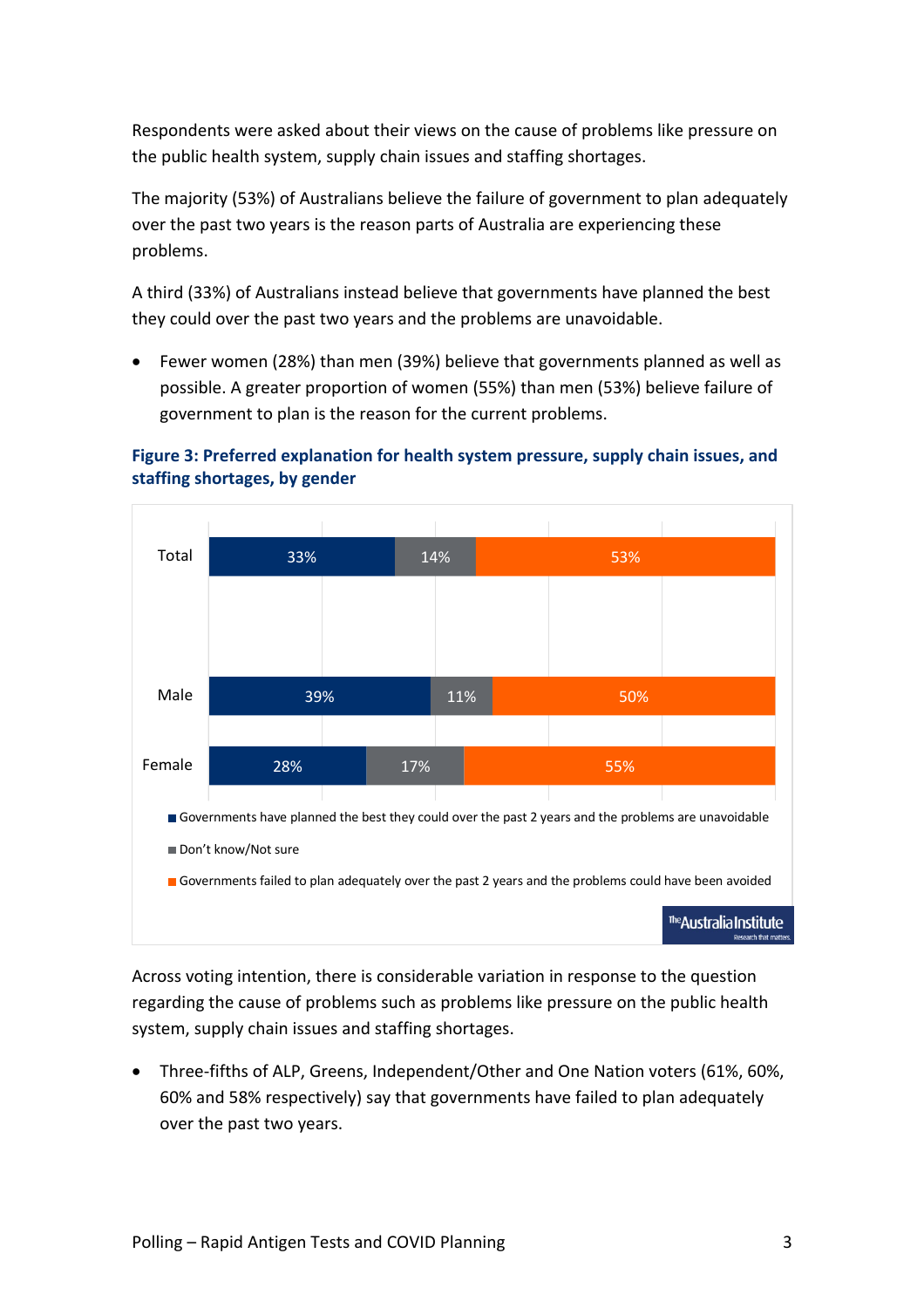- o A quarter of ALP, Greens and One Nation voters (26%, 25% and 25% respectively) say that the problems are unavoidable.
- o However, among Independent/Other voters 16% believe that governments have planned the best they could and that problems are unavoidable.
- Over half (51%) of Coalition voters believe that governments have planned as well as they could and the problems are unavoidable. Conversely, four in ten (38%) Coalition voters believe that governments have failed to plan adequately.



#### **Figure 4: Preferred explanation for health system pressure, supply chain issues, and staffing shortages, by voting intention**

- Australians 60 and over (44%) are the most likely age group to believe that governments have planned the best they could over the past two years and the problems are unavoidable.
	- o 47% of the same age group believe that governments have failed to plan adequately over the past two years.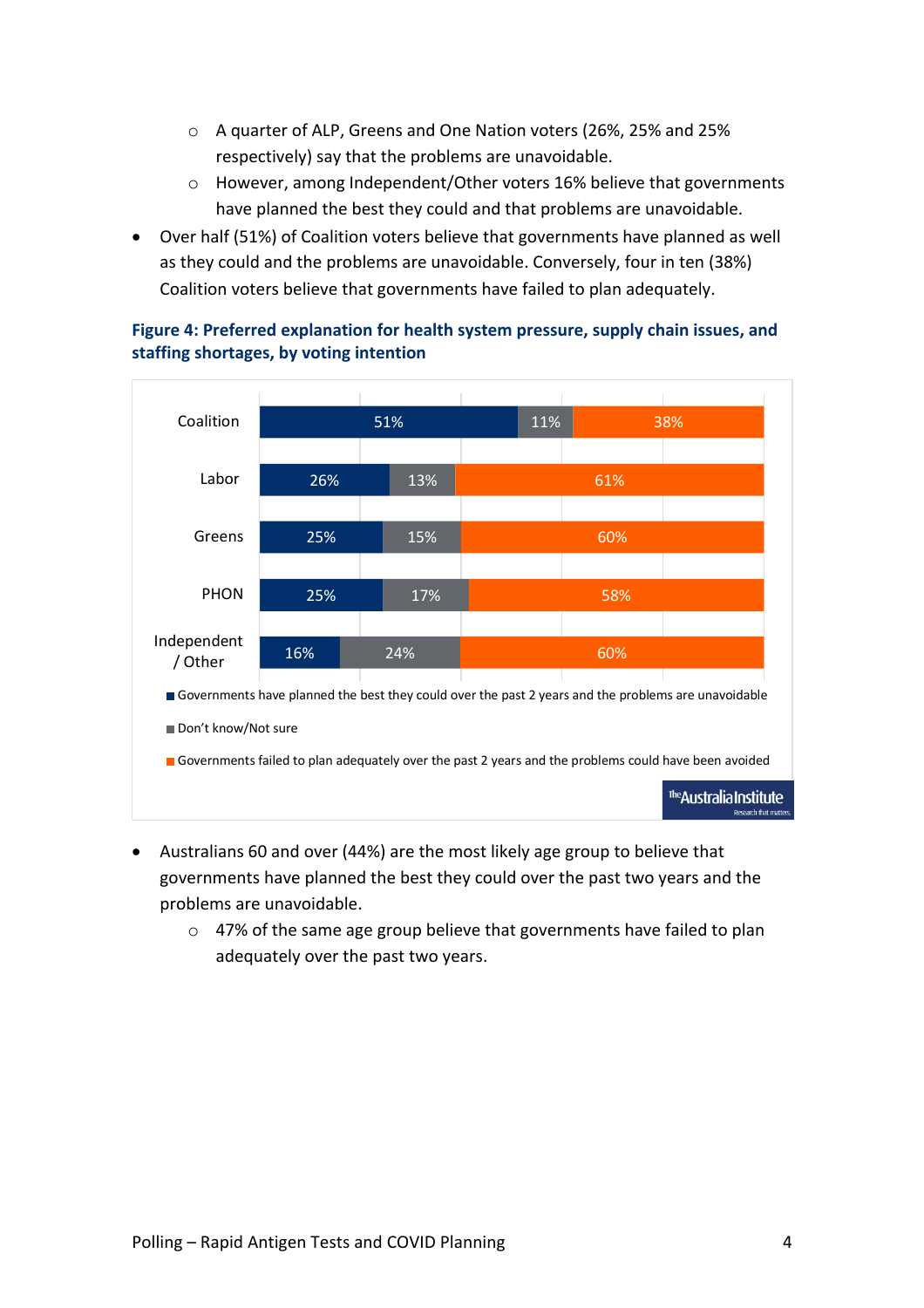### **Method**

The Australia Institute surveyed 1,000 adults living in Australia on 11-14 January 2021, online through Dynata's panel, with nationally representative samples by gender, age and region.

The results were weighted by three variables (gender x age group x state/territory) based on the latest Australian Bureau of Statistics data, using the raking method. This resulted in an effective sample size of 970.

The margin of error (95% confidence level) for the national results is 3%.

Results are shown only for larger states.

Voting intention questions appeared just after the initial demographic questions, before policy questions. Lower house voting intention was asked first, followed by upper house voting intention.

Respondents who answered "Don't know / Not sure" for voting intention questions were then asked a leaning question.

Voting crosstabs show voting intentions for the House of Representatives. Those who were undecided were asked which way they were leaning; these leanings are included in voting intention crosstabs. "Coalition" includes separate responses for Liberal and National. "Other" refers to Independent/Other.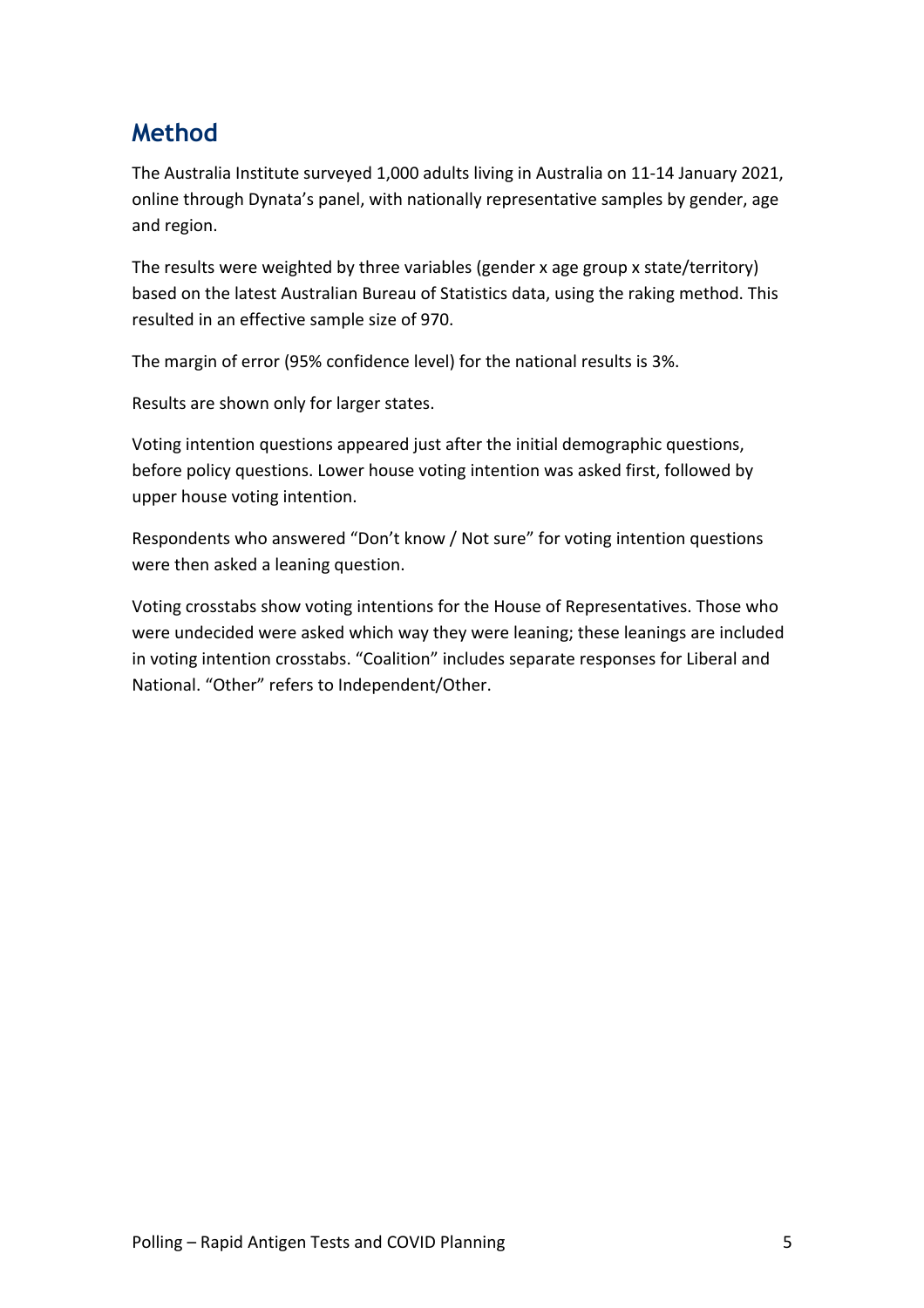### **Detailed results**

The preceding questions in the poll concerned demographic information, federal voting intention, the powers of the Senate, and principles of proportional representation, none of which are expected to influence the results of the question on RATs and government Covid preparedness.

The only preceding question which may potentially influence results of the question on government COVID planning is: "Which level of Government do you think is doing a better job of handling the COVID-19 crisis?"

**Rapid Antigen Tests (RATs) are COVID-19 tests that can be self-administered. They are currently sold by retailers.**

**Which is closest to your personal view on how Rapid Antigen Tests should be made available to the public?**

|                                      | Total | <b>Male</b> | <b>Female</b> | <b>NSW</b> | <b>NIC</b> | <b>QLD</b> | <b>WA</b> |
|--------------------------------------|-------|-------------|---------------|------------|------------|------------|-----------|
| The government should                | 72%   | 69%         | 74%           | 68%        | 73%        | 75%        | 67%       |
| provide RATs to everyone             |       |             |               |            |            |            |           |
| free of charge                       |       |             |               |            |            |            |           |
| <b>Retailers should sell RATs to</b> | 16%   | 20%         | 13%           | 20%        | 14%        | 15%        | 12%       |
| individuals                          |       |             |               |            |            |            |           |
| Don't know / Not Sure                | 12%   | 11%         | 14%           | 12%        | 13%        | 10%        | 21%       |

|                                      | <b>Total</b> | 18-29 | $30-39$ | 40-49 | 50-59 | $60+$ |
|--------------------------------------|--------------|-------|---------|-------|-------|-------|
| The government should                | 72%          | 70%   | 71%     | 68%   | 76%   | 74%   |
| provide RATs to everyone             |              |       |         |       |       |       |
| free of charge                       |              |       |         |       |       |       |
| <b>Retailers should sell RATs to</b> | 16%          | 15%   | 19%     | 16%   | 14%   | 15%   |
| individuals                          |              |       |         |       |       |       |
| Don't know / Not Sure                | 12%          | 15%   | 11%     | 15%   | 10%   | 11%   |

|                                      | Total | <b>Coalition</b> | Labor | <b>Greens</b> | <b>PHON</b> | <b>Other</b> |
|--------------------------------------|-------|------------------|-------|---------------|-------------|--------------|
| The government should                | 72%   | 66%              | 79%   | 78%           | 62%         | 65%          |
| provide RATs to everyone             |       |                  |       |               |             |              |
| free of charge                       |       |                  |       |               |             |              |
| <b>Retailers should sell RATs to</b> | 16%   | 22%              | 11%   | 12%           | 23%         | 12%          |
| individuals                          |       |                  |       |               |             |              |
| Don't know / Not Sure                | 12%   | 12%              | 9%    | 10%           | 15%         | 23%          |